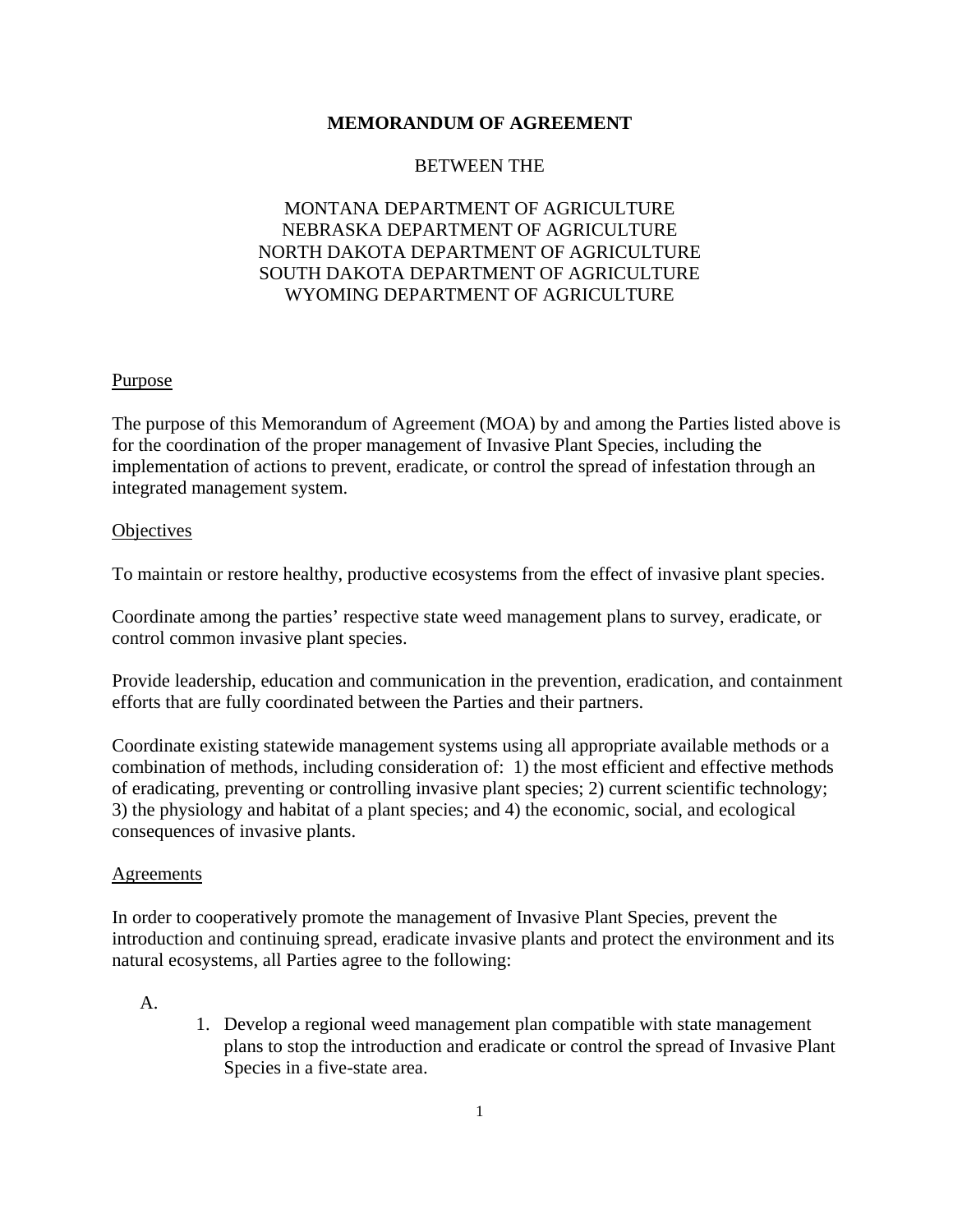- 2. Coordinate the implementation of an integrated management system approach for Invasive Plant Species, including but not limited to: a) education, b) preventive measures, c) physical or mechanical methods, d) biological agents, e) herbicide methods, f) cultural methods, g) management.
- 3. Develop and promote the philosophy and concept of vegetation management programs, which can play a role in preventing the establishment and spread of invasive plant species.
- 4. Increase the level of knowledge, awareness, and commitment to invasive weed management through training, sharing of technical expertise, and developing technical and educational material.
- 5. Coordinate prevention, eradication, and control programs among federal agencies, state agencies, tribes, county weed and conservation districts, agriculture and wildlife associations, conservation organizations, and the public.
- 6. Strengthen communications between the Parties regarding their agency's activities and enter into contracts if it is in their mutual interest.
- 7. Insure that planning, implementation, and actions involving management activities conform to applicable state, federal, and local laws and regulations.
- 8. Develop and implement a regular monitoring and review program to assess factors such as treatment efficacy, spread, and follow up actions on invasive plant species.
- B. 1. Designate a representative(s) from each state to participate in scheduled meetings. An annual meeting will be conducted to review issues and other meetings may be scheduled as needed.
- C. 1. This Memorandum of Agreement may be amended by written mutual agreement by all the Parties. The MOA will become effective upon signing, and shall continue unless terminated by written notice by any party.
- D. 1. Appendix A Joint Power Provisions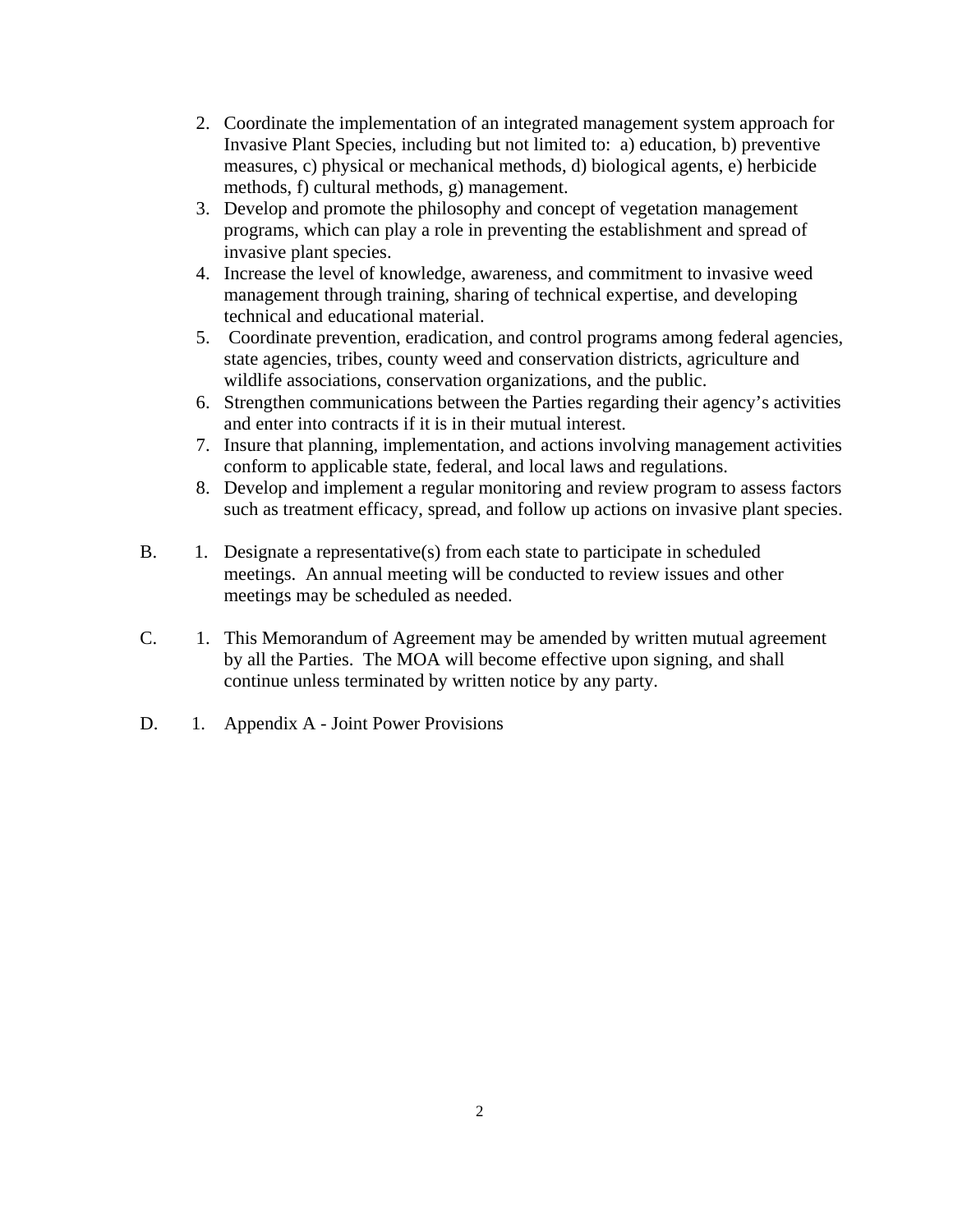# Approval

The parties agree to implement the provisions of this MOA. In addition, nothing in this MOA is intended to supercede any laws, regulations or directives by which the parties must legally abide.

We, the undersigned parties, do hereby approve this Memorandum of Agreement and execute it as of the last date signed below.

# **SIGNATURES**

| <b>Montana Department of Agriculture</b>                        | <b>North Dakota Department of Agriculture</b>           |
|-----------------------------------------------------------------|---------------------------------------------------------|
| <b>Date</b><br><b>Nancy K. Peterson</b><br><b>Director</b>      | <b>Roger Johnson</b><br>Date<br><b>Commissioner</b>     |
| <b>South Dakota Department of Agriculture</b>                   | <b>Wyoming Department of Agriculture</b>                |
| <b>Larry Gabriel</b><br>Date<br><b>Secretary of Agriculture</b> | <b>John Etchepare</b><br><b>Date</b><br><b>Director</b> |
| <b>Nebraska Department of Agriculture</b>                       |                                                         |
| <b>Greg Ibach</b><br><b>Date</b><br><b>Director</b>             |                                                         |